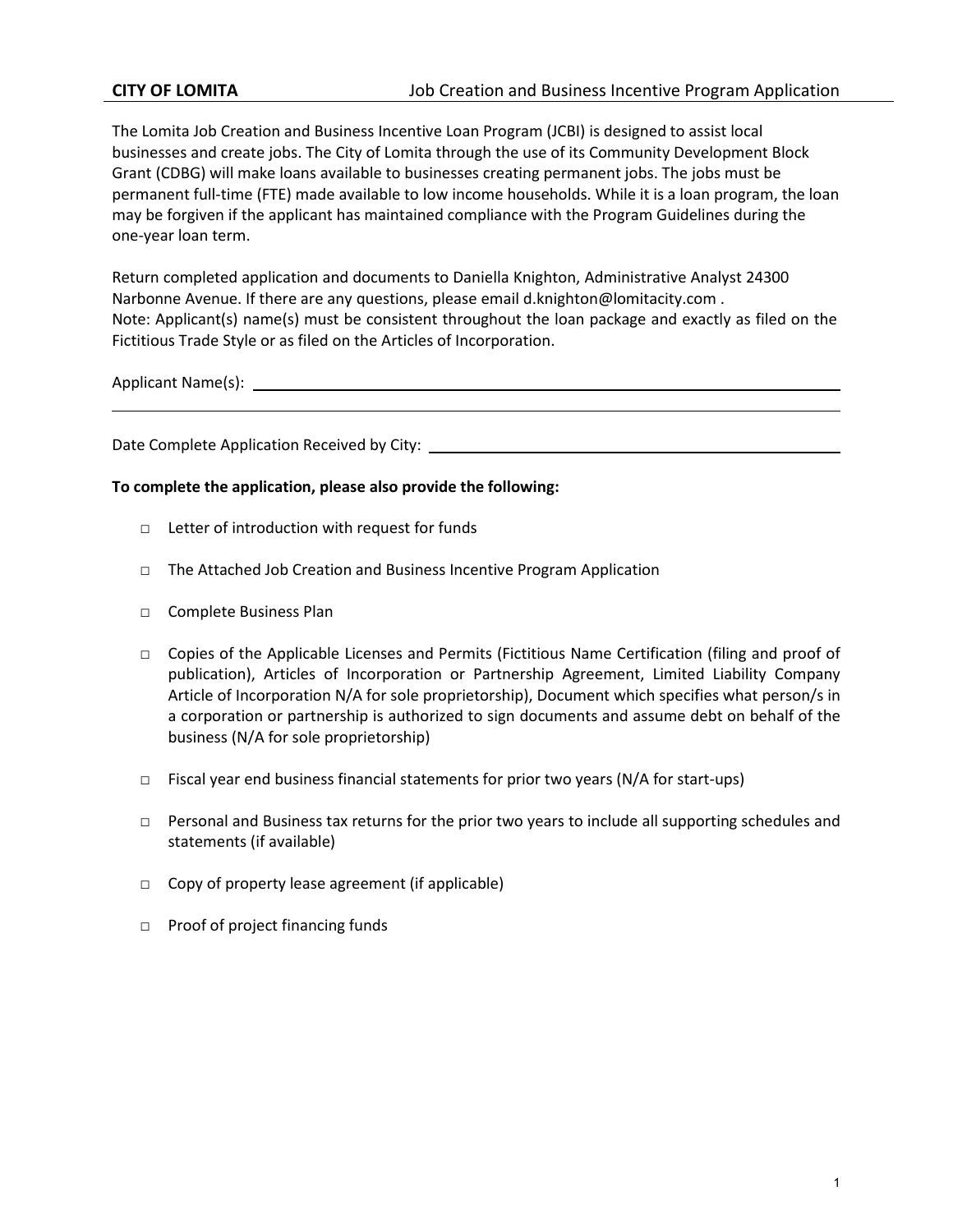#### **APPLICANT**

| FULL LEGAL NAME OF COMPANY BORROWER:                                                           | <b>TAX ID NUMBER OR SSN</b> | <b>TELEPHONE</b>         |           |  |  |  |
|------------------------------------------------------------------------------------------------|-----------------------------|--------------------------|-----------|--|--|--|
|                                                                                                |                             | <b>BUSINESS: Example</b> |           |  |  |  |
|                                                                                                | DUNS No:                    | Cell:                    |           |  |  |  |
|                                                                                                |                             | HOME:                    |           |  |  |  |
| <b>STREET ADDRESS:</b>                                                                         | CITY:                       | STATE:                   | ZIP CODE: |  |  |  |
| BILLING ADDRESS (IF DIFFERENT FROM ABOVE):                                                     | CITY:                       | STATE:                   | ZIP CODE: |  |  |  |
| PROPOSED BUSINESS ADDRESS:                                                                     | CITY:                       | STATE:                   | ZIP CODE: |  |  |  |
| <b>EMAIL ADDRESS:</b>                                                                          |                             |                          |           |  |  |  |
| NATURE OF BUSINESS:                                                                            |                             |                          |           |  |  |  |
| NUMBER OF EMPLOYEES, INCLUDING OWNER:                                                          |                             |                          |           |  |  |  |
| TYPE OF ENTITY: □ CORPORATION □ PARTNERSHIP □ SOLE PROPRIETORSHIP □ SUBCHAPTER "S" CORPORATION |                             |                          |           |  |  |  |

### **COMPANY OWNERSHIP** (list below all owners, principals and officers)

| <b>NAME</b> | <b>TITLE</b> | % OF OWNERSHIP |
|-------------|--------------|----------------|
|             |              |                |
|             |              |                |
|             |              |                |
|             |              |                |
|             |              |                |
|             |              |                |

**AFFILIATES** (List below all business concerns in which the applicant company or any of the individuals listed in the ownership section above have any ownership. Attach current financial statements.)

| <b>COMPANY NAME</b> | <b>OWNER (Applicant Company or</b><br>Individuals)) | % OF OWNERSHIP |
|---------------------|-----------------------------------------------------|----------------|
|                     |                                                     |                |
|                     |                                                     |                |
|                     |                                                     |                |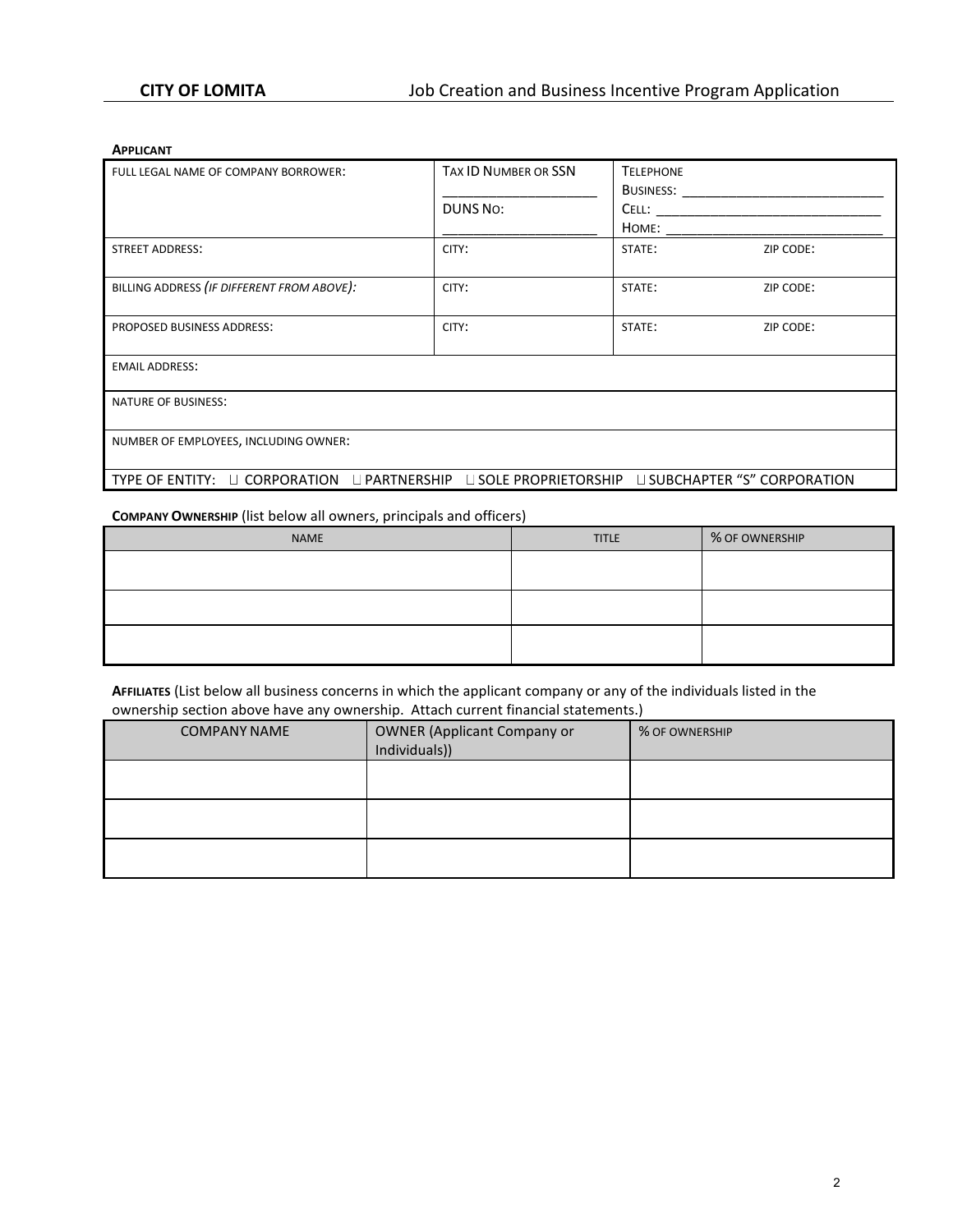#### **PROJECTED COSTS**

| USE OF PROCEEDS: (Enter Dollar Amounts)              | <b>COSTS</b> | SOURCE OF APPLICANT'S EQUITY INJECTION                                               |
|------------------------------------------------------|--------------|--------------------------------------------------------------------------------------|
| Land Acquisition                                     |              |                                                                                      |
| New Construction/Expansion/Repair                    |              |                                                                                      |
| Acquisition and/or Repair of Machinery and Equipment |              |                                                                                      |
| <b>Inventory Purchase</b>                            |              | FUNDS OBTAINED FROM OTHER FUNDING SOURCES ARE WHAT PERCENTAGE OF<br>PROJECTED COSTS? |
| Working Capital (Including Loan Fees)                |              |                                                                                      |
| <b>Acquisition of Existing Business</b>              |              | NON-CITY LOAN AMOUNT<br>%<br>TOTAL PROJECTED COSTS<br>$\equiv$                       |
| <b>TOTAL PROJECTED COSTS</b>                         |              |                                                                                      |
| Minus Equity Injection                               |              | EQUITY IS WHAT PERCENTAGE OF PROJECTED COSTS?                                        |
| MINUS OTHER FUNDING SOURCES                          |              | EQUITY<br>%<br><b>TOTAL PROJECTED COSTS</b><br>Ξ                                     |
| <b>TOTAL LOAN REQUESTED</b>                          |              | REQUESTED LOAN IS WHAT PERCENTAGE OF PROJECTED COSTS?                                |
|                                                      |              | REQUESTED CITY LOAN<br>%<br><b>TOTAL PROJECTED COSTS</b>                             |

| LEASE INFORMATION |
|-------------------|
|                   |

| <b>HAVF</b><br>'YOUR<br>THE PROPERTY<br>: BUSINESS NOW OCCUPIES :<br>$\,$ A LEASE FOR $\,$<br>DO<br>YOL | $\sqrt{2}$<br><b>NC</b><br>--      |                          |                 |           |
|---------------------------------------------------------------------------------------------------------|------------------------------------|--------------------------|-----------------|-----------|
| ' RENTAL<br>MONTHLY                                                                                     | S REMAINING ON LEASE<br><b>ADC</b> | <b>OPTION</b><br>RENEWAL | VE'<br>--<br>__ | <b>NO</b> |

| MISCELLANEOUS - If answered "yes", provide detail. Attach separate sheet if necessary.)                               |  |  |  |  |  |
|-----------------------------------------------------------------------------------------------------------------------|--|--|--|--|--|
| HAS YOUR BUSINESS EVER FILED BANKRUPTCY OR DEFAULTED ON ANY DEBTS?<br>$N/A$ – NEW BUSINESS<br><b>YES</b><br>$\Box$ NO |  |  |  |  |  |
| HAS YOUR BUSINESS EVER FILED BANKRUPTCY OR DEFAULTED ON ANY DEBTS?<br>$N/A$ — NEW BUSINESS<br>NO<br><b>YES</b>        |  |  |  |  |  |
| DOES YOUR BUSINESS USE OR STORE ANY HAZARDOUS MATERIALS,<br>YES<br>N <sub>O</sub>                                     |  |  |  |  |  |
| OR PRODUCE TOXIC WASTE? (IF A NEW BUSINESS, IS THERE INTENT FOR THE AFOREMENTIONED?)                                  |  |  |  |  |  |
| IS THE BUSINESS A PARTY TO ANY CLAIM OR LAWSUIT?<br><b>YFS</b><br>NO.                                                 |  |  |  |  |  |
| DOES THE BUSINESS OWE ANY TAXES FOR YEARS PRIOR TO THE CURRENT YEAR?<br>NO                                            |  |  |  |  |  |

My signature (on this application) certifies the above statements are true and complete. I authorize the City of Lomita to verify or check any of the information given, including credit references and employment and to obtain credit reports (including my spouse's if I live in a community property state). I authorize the City of Lomita to provide credit information about me and my account to others.

I also agree to reimburse the City for its expenses incurred in connection with any credit commitment. These expenses include without limitation the City of Lomita's appraisal, environmental services and legal costs and are payable even though the extension of credit may not be consummated.

| Authorized signature  |      | Authorized signature  |      |  |
|-----------------------|------|-----------------------|------|--|
| Print Name, Title     |      | Print Name, Title     |      |  |
| Soc Sec or Tax ID No. | Date | Soc Sec or Tax ID No. | Date |  |

Fair Credit Notice:

The Federal Equal Opportunity Act prohibits creditors from discriminating against applications on the basis of race, color, religion, national origin, sex, marital, age (provided the applicant has the capacity to enter into a binding contract); because all or part of the applicant's income derives from any public assistance program; or because the applicant has in good faith exercised any right under the Consumer Credit Protection Act.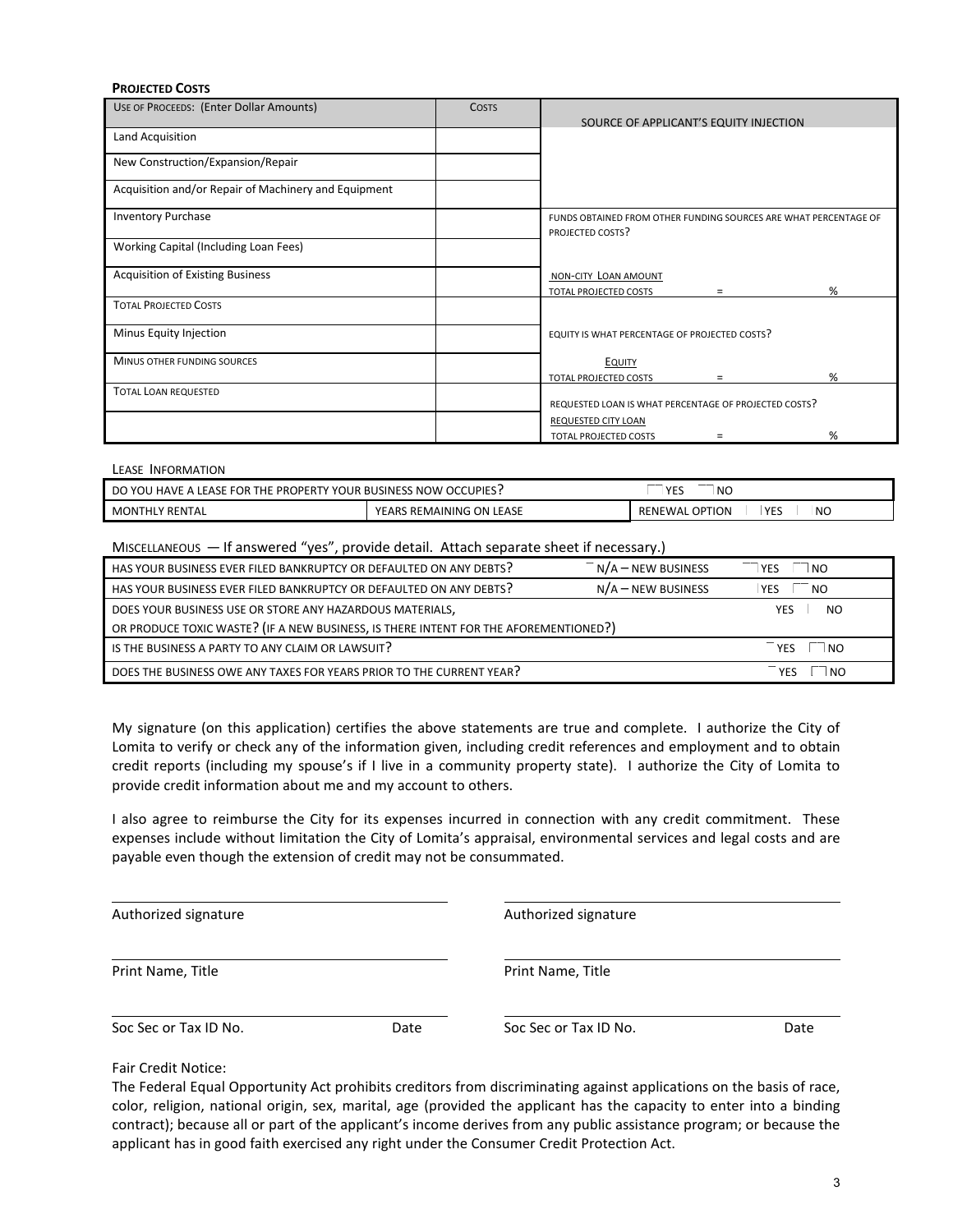# **DATA UNIVERSAL NUMBER SYSTEM (DUNS)**

A DUNS number is required for receipt or renewal of a Federal grant. All recipients of federal money, whether loans/grant or income (contract work) are required to have a DUNS number. If business does not have a DUNS number, a free DUNS number can be obtained by calling Dunn & Bradstreet at 1-866-705-5711 (toll free) or through their website [http://www.dnb.com/US/duns\\_update/index.html.](http://www.dnb.com/US/duns_update/index.html)

| <b>Business Name:</b>                      |            |          |    |
|--------------------------------------------|------------|----------|----|
| <b>DUNS Number:</b>                        |            |          |    |
| Is business new or existing?               | <b>New</b> | Existing |    |
| If business is existing, is it relocating? | N/A        | Yes      | No |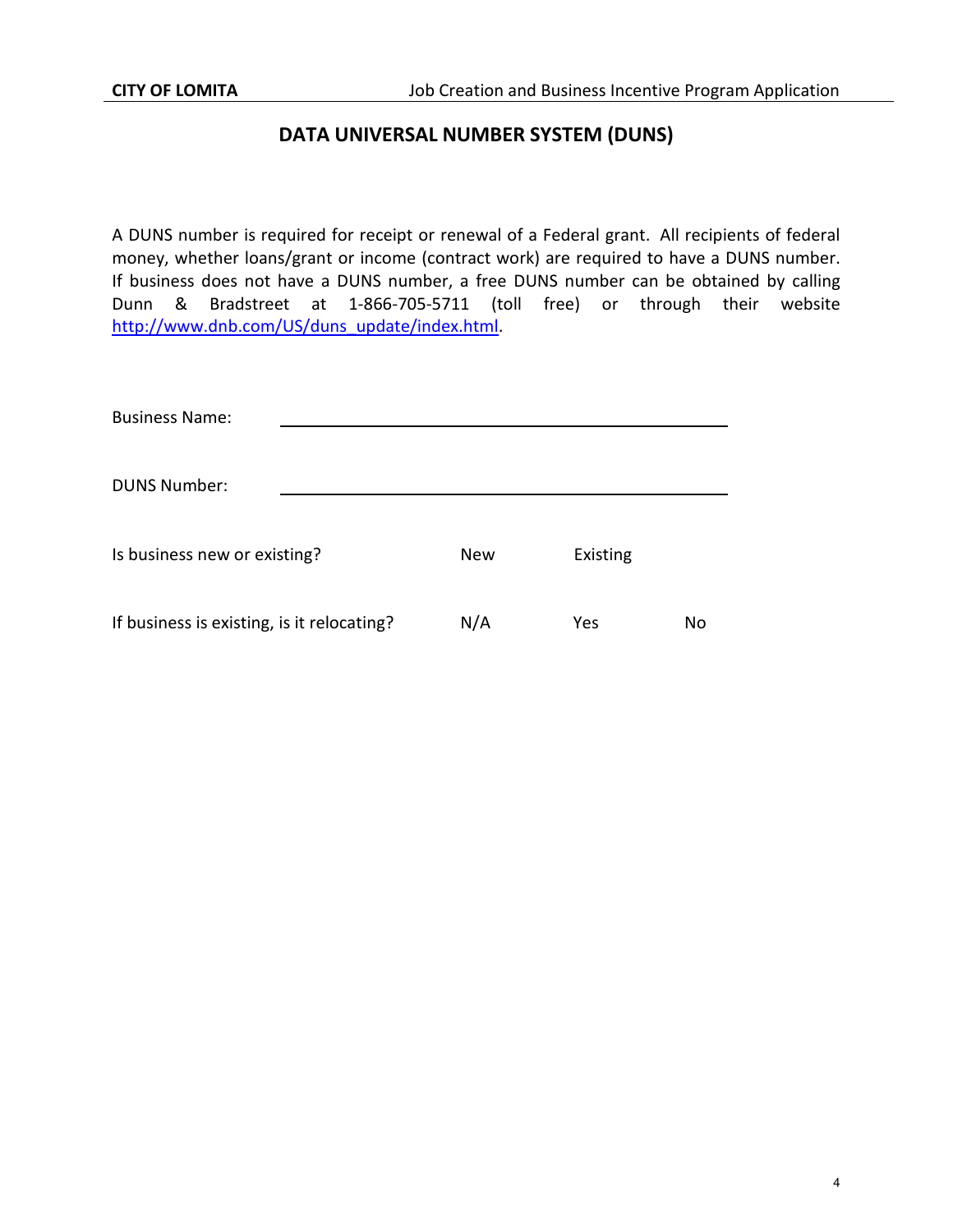## **PROPERTY OWNER'S AUTHORIZATION AND ACKNOWLEDGMENT**

I, understand that a leaseholder of my property located at

is applying for a Job Creation and Business Incentive Program Loan through the City of Lomita.

I understand and agree that the City of Lomita assumes no responsibility or liability to me or any other party for any action or failure of the applicant/participant, of any contractor or other third party, and that the City will in no way guarantee any work to be done or material to be supplied.

I assure the City that the leaseholder(s) may continue to rent and occupy my property for at least 12 months after the date of application for this program, or through project completion, whichever is greater, assuming all rents are paid and all other terms of the Applicants Lease Agreement with me are met. I am aware of and understand that my leasehold will be a requirement to stay in business at the location for a fixed period of time according to the Guidelines.

I have received and reviewed the application submitted by my tenant. I agree to permit the proposed improvements to my property. I understand that I am not financially responsible to complete these improvements. (If applicable, please initial: \_\_\_\_\_\_\_\_\_\_\_\_\_\_\_\_\_\_\_)

### **ACKNOWLEDGMENT AND AGREEMENT**

**I/we have read the above statements and acknowledge that they are true and complete to the best of my knowledge. I/we have no objection to- the applicant pursuing the proposed improvement project and I/we agree to be bound to the terms of this agreement and the Program Guidelines.** 

Property Owner Name Printed Signature Signature Date

(if more than one):

Property Owner Name Printed Signature Signature Date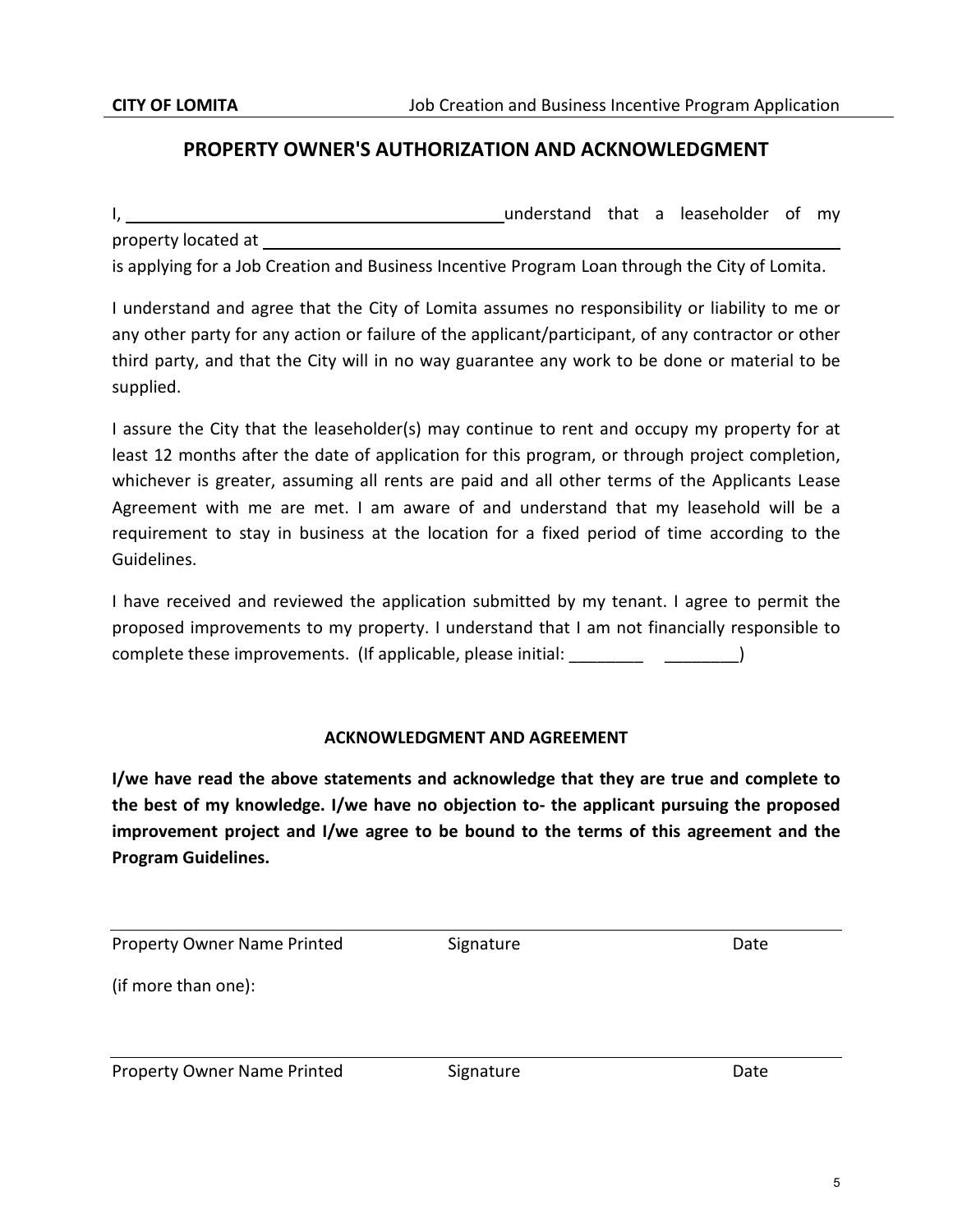### **COMPLIANCE WITH NATIONAL OBJECTIVE**

1. Compliance with CDBG National Objective:

Project must meet the national objective of benefitting low income persons so that those new jobs created will go to low-moderate income persons.

- 2. Description of Public Benefits
	- Existing Jobs: Full-time: \_\_\_\_\_ Part-time: \_\_\_\_\_
	- Permanent, full-time jobs to be created by project: \_\_\_\_\_
	- Permanent, part-time jobs in full-time equivalent to be created by the project: \_\_\_\_\_

| 3. Have any costs been incurred prior to such approval? | <b>Yes</b> | No. |
|---------------------------------------------------------|------------|-----|
|                                                         |            |     |

If yes, Please describe:

### **CERTIFICATION**

It is hereby represented and certified that to the best knowledge and belief of the undersigned that the information contained herein and attached hereto is accurate and correct and truly descriptive of the project and the applicant and any guarantor or other proposed project user.

| Applicant: |
|------------|
| Title:     |
| Date:      |
|            |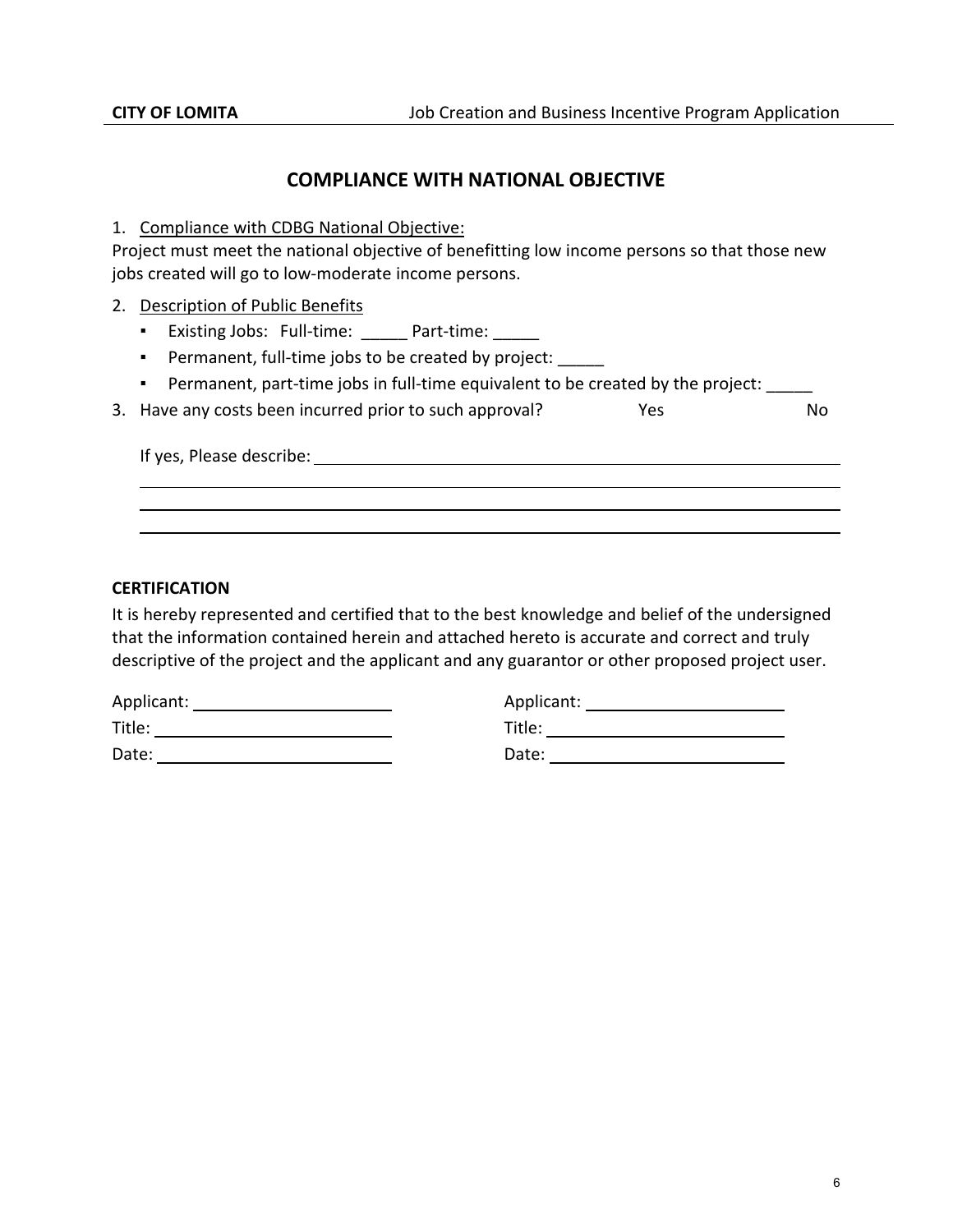### **PROJECT FINANCING IDENTIFICATION AND USE OF LOAN PROCEEDS**

Project cost \$

Please provide documentation of application and award of funding reported below.

|    | <b>Project Financing</b>                                                                                                                          | Amount  | Percent<br><b>Project Costs</b> | <b>Annual Debt</b><br><b>Service</b> | <b>Maturity</b> | <b>Interest Rate</b> |
|----|---------------------------------------------------------------------------------------------------------------------------------------------------|---------|---------------------------------|--------------------------------------|-----------------|----------------------|
| 1. | CDBG share of project<br>cost                                                                                                                     | $\zeta$ |                                 | \$                                   |                 |                      |
| 2. | <b>Private Sector</b><br><b>Financial institution</b>                                                                                             | \$      |                                 | \$                                   |                 |                      |
|    | Other (Identify)<br>If you are an existing<br>business, input any existing<br>loan information here.<br>Attach additional sheets if<br>necessary. | \$      |                                 | \$                                   |                 |                      |
|    | <b>Total Private Sector</b><br>Financing                                                                                                          | $\zeta$ |                                 | \$                                   |                 |                      |
|    | 3. Equity Injection                                                                                                                               | \$      |                                 | \$                                   |                 |                      |
|    | 4. TOTAL PROJECT<br><b>FINANCING</b>                                                                                                              | \$      |                                 | \$                                   |                 |                      |

State the project's overall objective, including a brief history of operations to date:

*\* Include with application packet proof of project funds and 3 months bank statements.*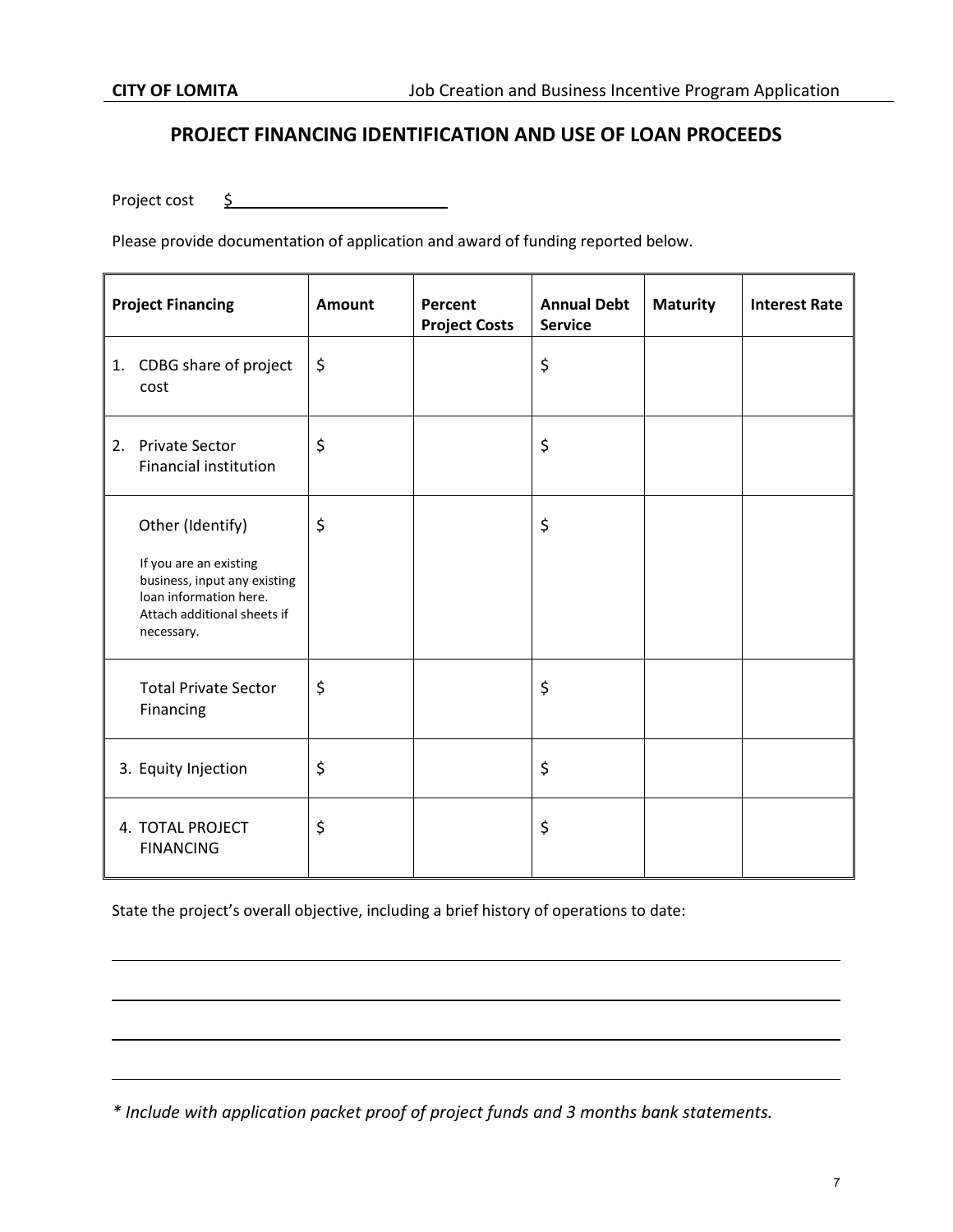# **Identify all entities participating with the financing of the project.**

### **A. Financial Institution (s)**

| City                                                     | State | Zip              | City | State | Zip |
|----------------------------------------------------------|-------|------------------|------|-------|-----|
|                                                          |       |                  |      |       |     |
|                                                          |       |                  |      |       |     |
|                                                          |       |                  |      |       |     |
|                                                          |       |                  |      |       |     |
| <b>B.</b> Other Local, State or Federal Funding Sources: |       |                  |      |       |     |
|                                                          |       |                  |      |       |     |
|                                                          |       |                  |      |       |     |
| City                                                     | State | <b>Example 2</b> | City | State | Zip |
|                                                          |       |                  |      |       |     |
|                                                          |       |                  |      |       |     |
|                                                          |       |                  |      |       |     |
|                                                          |       |                  |      |       |     |
| C. Sources of Equity/Investment Capital                  |       |                  |      |       |     |
|                                                          |       |                  |      |       |     |
|                                                          |       |                  |      |       |     |
| City                                                     | State | Zip              | City | State | Zip |
|                                                          |       |                  |      |       |     |
|                                                          |       |                  |      |       |     |
|                                                          |       |                  |      |       |     |
|                                                          |       |                  |      |       |     |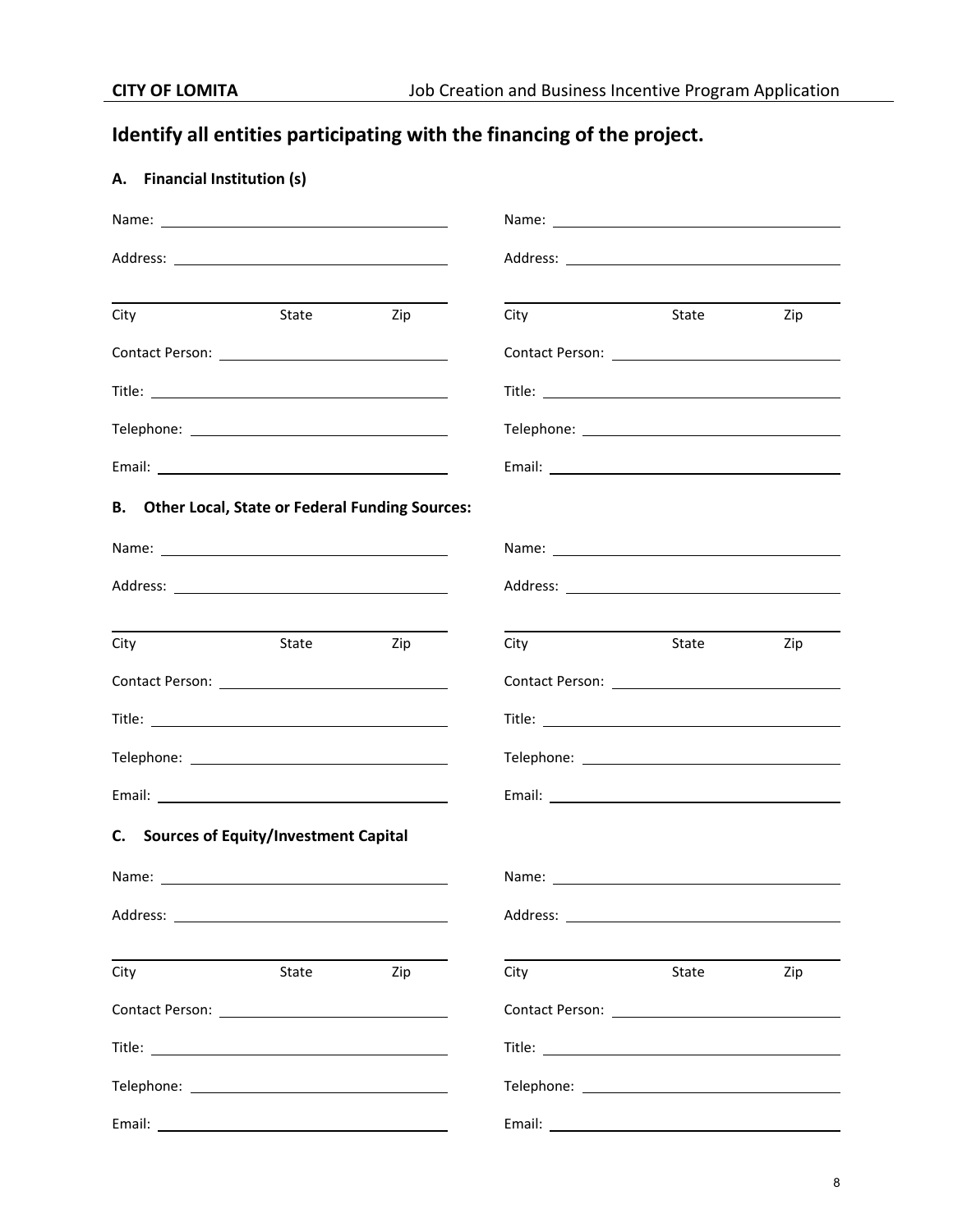# **REQUESTED FUNDING INFORMATION**

Total amount of funding requested  $\frac{5}{2}$ 

Date funds are needed

Explain specifically how the funds will be used. Attach supporting documentation if applicable (receipts, estimates, etc).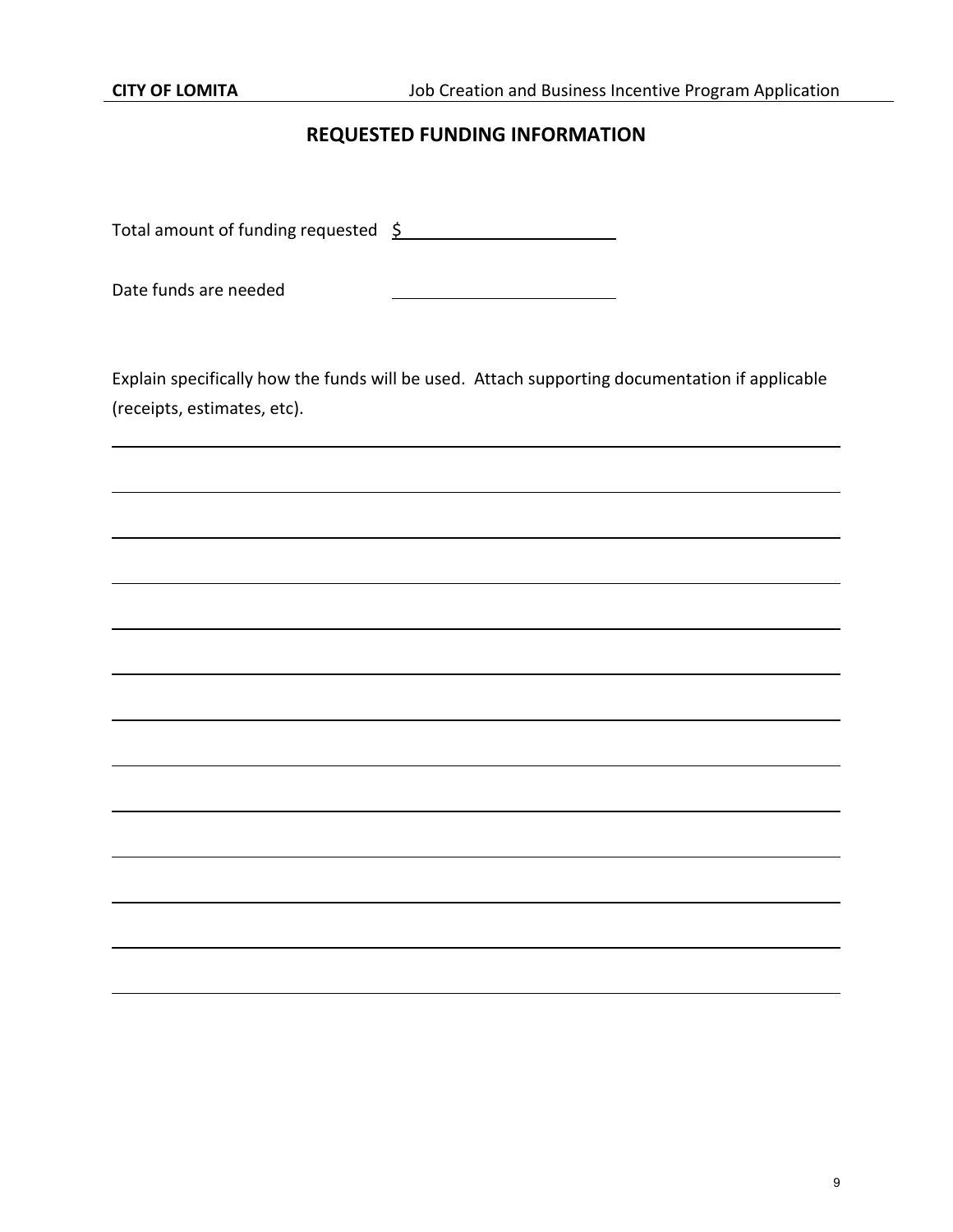# **Financial Statement Form**

| <b>Financial Statement of</b> |             |                         |     |  |
|-------------------------------|-------------|-------------------------|-----|--|
| LEGAL NAME OF BUSINESS        |             |                         |     |  |
| ADDRESS                       | <b>CITY</b> | STATE                   | ZIP |  |
| TAX TO NUMBER                 |             | <b>TYPE OF BUSINESS</b> |     |  |
| TELEPHONE                     |             | DATE SUBMITTED          |     |  |

Balance Sheet as of 20<br>Month Year Month

| <b>ASSETS</b>                 |    | <b>LIABILITIES</b>               |    |
|-------------------------------|----|----------------------------------|----|
| Cash                          | \$ | <b>Accounts Payable</b>          | \$ |
| <b>Marketable Securities</b>  |    | Notes Payable                    |    |
| <b>Accounts Receivable</b>    |    | Current Portion Long Term Debt   |    |
| Inventory                     |    | Accruals                         |    |
| <b>Prepaid Expenses</b>       |    | <b>Taxes Payable</b>             |    |
| <b>Other Current Assets</b>   |    | <b>Other Current Liabilities</b> |    |
| <b>Total Current Assets</b>   |    | <b>Total Current Liabilities</b> |    |
| Land and Building             |    | Long Term Debt                   |    |
| Machinery and Equipment       |    | <b>Other Liabilities</b>         |    |
| Leasehold Improvements        |    | <b>Total Liabilities</b>         |    |
| <b>Other Fixed Assets</b>     |    | Capital Stock                    |    |
| Less Accumulated Depreciation |    | Paid in Capital                  |    |
| <b>Net Fixed Assets</b>       |    | <b>Retained Earnings</b>         |    |
| Other Assets                  |    | <b>Total Equity</b>              |    |
| <b>TOTAL ASSETS</b>           |    | TOTAL LIABILITY & EQUITY         |    |

Income Statement for the Period from

Month Date **Month** Date

Authorized Signature Date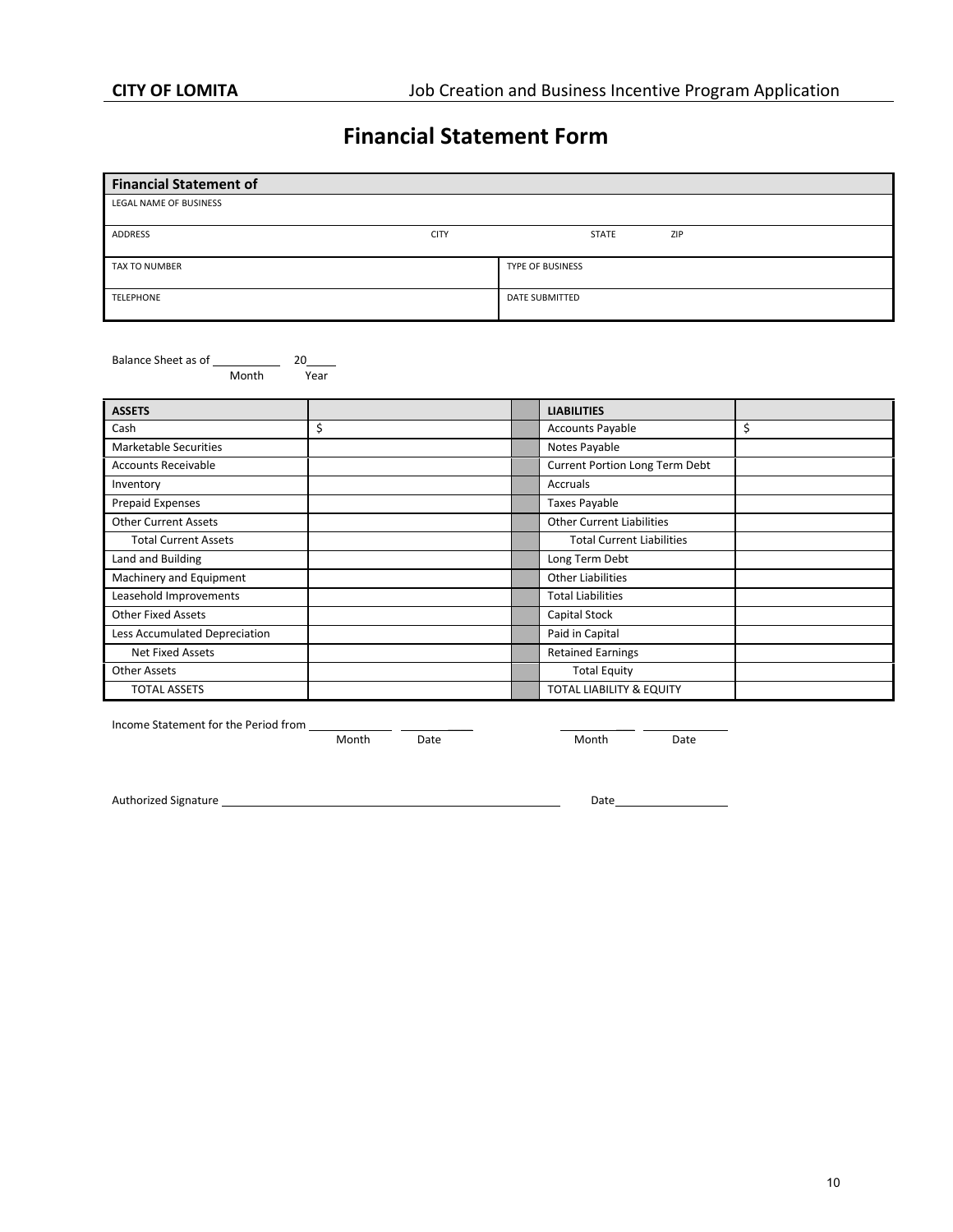| <b>Personal Financial Statement (for Each Owner)</b><br>As of 720                                                                                                                                                                                                                                     |                             |                           |                                                                             |                              |                                                      |  |
|-------------------------------------------------------------------------------------------------------------------------------------------------------------------------------------------------------------------------------------------------------------------------------------------------------|-----------------------------|---------------------------|-----------------------------------------------------------------------------|------------------------------|------------------------------------------------------|--|
| Complete this form for: (1) each proprietor, or (2) each limited partner who owns 20% or more interest and each general partner, or (3) each<br>stockholder owning 20% or more of voting stock and each corporate officer and director, or (4) any other person or entity providing a guaranty on the |                             |                           |                                                                             |                              |                                                      |  |
| loan.<br><b>Business Phone</b><br>Name                                                                                                                                                                                                                                                                |                             |                           |                                                                             |                              |                                                      |  |
| <b>Residence Address</b>                                                                                                                                                                                                                                                                              |                             |                           | <b>Residence Phone</b>                                                      |                              |                                                      |  |
| City, State, & Zip Code                                                                                                                                                                                                                                                                               |                             |                           |                                                                             |                              |                                                      |  |
| <b>Business Name of Applicant/Borrower</b>                                                                                                                                                                                                                                                            |                             |                           |                                                                             |                              |                                                      |  |
| <b>ASSETS</b>                                                                                                                                                                                                                                                                                         | (OMIT CENTS)                |                           |                                                                             | <b>MONTHLY LIABILITIES</b>   | (OMIT CENTS)                                         |  |
| Cash on Hand and in Bank                                                                                                                                                                                                                                                                              | Ś.                          |                           | <b>Accounts Payable</b>                                                     |                              |                                                      |  |
| <b>Savings Accounts</b>                                                                                                                                                                                                                                                                               |                             |                           | Notes Payable to Banks and Others                                           |                              |                                                      |  |
| <b>IRA or Other Retirement Account</b>                                                                                                                                                                                                                                                                |                             |                           | (Describe in Section 2)                                                     |                              |                                                      |  |
| <b>Accounts and Notes Receivable</b>                                                                                                                                                                                                                                                                  | <u> 1999 - Jan Jan Jawa</u> |                           | Installment Account (Auto) \$                                               |                              |                                                      |  |
| Life Insurance-Cash Surrender Value Only                                                                                                                                                                                                                                                              |                             |                           | Mo. Payments                                                                | $\mathsf{\dot{S}}$           |                                                      |  |
| (Complete Section 8)                                                                                                                                                                                                                                                                                  |                             |                           | Installment Account (Other)\$                                               |                              |                                                      |  |
| <b>Stocks and Bonds</b>                                                                                                                                                                                                                                                                               |                             |                           | Mo. Payments                                                                | <b>Contract Contract</b>     |                                                      |  |
| Real Estate                                                                                                                                                                                                                                                                                           |                             |                           | Loan on Life Insurance                                                      |                              |                                                      |  |
| Other Personal Property and Assets<br>Please describe on a separate sheet of paper                                                                                                                                                                                                                    |                             |                           | Mo. Rent or Mortgages on Real Estate<br>(Describe Real Estate in Section 4) |                              |                                                      |  |
| Total                                                                                                                                                                                                                                                                                                 |                             |                           | <b>Unpaid Taxes</b><br>(Describe in Section 6)                              |                              |                                                      |  |
|                                                                                                                                                                                                                                                                                                       |                             |                           | <b>Other Liabilities</b><br>(Describe in Section 7)                         |                              |                                                      |  |
|                                                                                                                                                                                                                                                                                                       |                             |                           | <b>Total Liabilities</b>                                                    |                              |                                                      |  |
|                                                                                                                                                                                                                                                                                                       |                             |                           | Net Worth                                                                   |                              |                                                      |  |
|                                                                                                                                                                                                                                                                                                       |                             |                           |                                                                             | Total                        |                                                      |  |
| SECTION 1. Source of Income - Monthly                                                                                                                                                                                                                                                                 |                             |                           | <b>Contingent Liabilities - Monthly</b>                                     |                              |                                                      |  |
|                                                                                                                                                                                                                                                                                                       |                             |                           | As Endorser or Co-Maker                                                     |                              |                                                      |  |
| Salary<br>Net Investment Income                                                                                                                                                                                                                                                                       |                             |                           |                                                                             |                              |                                                      |  |
| Real Estate Income                                                                                                                                                                                                                                                                                    |                             |                           | Legal Claims & Judgments<br>Provision for Federal Income Tax                |                              |                                                      |  |
| Other Income (Describe Below)*                                                                                                                                                                                                                                                                        | \$.<br>\$                   |                           | Other Special Debt                                                          |                              |                                                      |  |
|                                                                                                                                                                                                                                                                                                       |                             |                           |                                                                             |                              |                                                      |  |
| <b>DESCRIPTION OF OTHER INCOME IN SECTION 1</b>                                                                                                                                                                                                                                                       |                             |                           |                                                                             |                              |                                                      |  |
|                                                                                                                                                                                                                                                                                                       |                             |                           |                                                                             |                              |                                                      |  |
|                                                                                                                                                                                                                                                                                                       |                             |                           |                                                                             |                              |                                                      |  |
| *Alimony or child support payments need not be disclosed in "Other Income" unless it is desired to have such payments counted toward total<br>income.                                                                                                                                                 |                             |                           |                                                                             |                              |                                                      |  |
| SECTION 2. Notes Payable to Bank and Others<br>(Use attachments if necessary. Each attachment must be identified<br>as part of this statement and signed)                                                                                                                                             |                             |                           |                                                                             |                              |                                                      |  |
| Name and Address of Note holder(s)                                                                                                                                                                                                                                                                    | Original<br><b>Balance</b>  | Current<br><b>Balance</b> | Payment<br>Amount                                                           | Frequency<br>(Monthly, etc.) | How Secured or Endorsed<br><b>Type of Collateral</b> |  |
|                                                                                                                                                                                                                                                                                                       |                             |                           |                                                                             |                              |                                                      |  |
|                                                                                                                                                                                                                                                                                                       |                             |                           |                                                                             |                              |                                                      |  |
|                                                                                                                                                                                                                                                                                                       |                             |                           |                                                                             |                              |                                                      |  |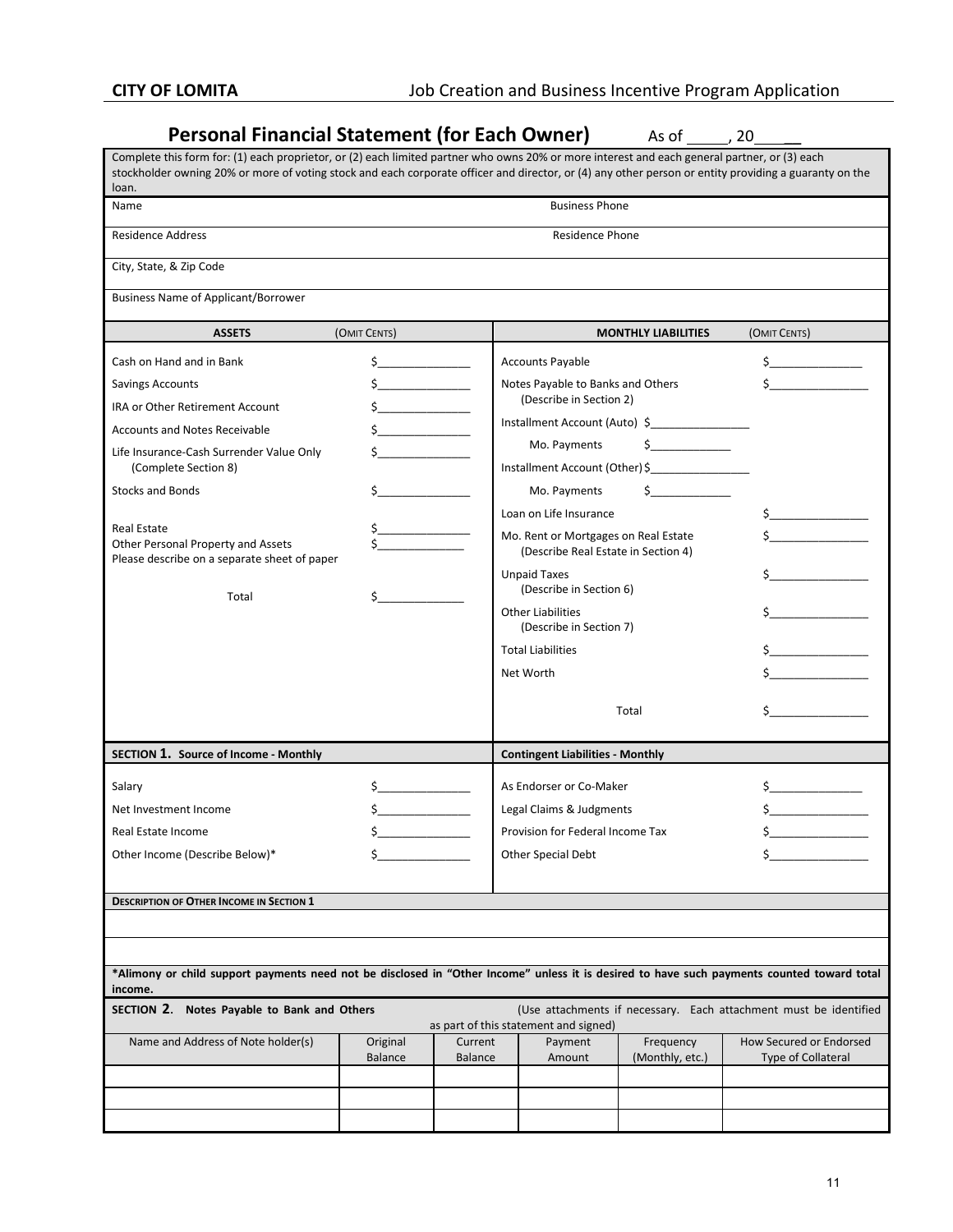# **Business Data and History**

(Use separate attachments to answer questions if necessary)

| Types of products/services               |                                                                                                                                        |
|------------------------------------------|----------------------------------------------------------------------------------------------------------------------------------------|
| Customer profile                         |                                                                                                                                        |
| <b>Competitive Advertisements</b>        |                                                                                                                                        |
| <b>Major Supplies</b>                    | Geographical Sales Area                                                                                                                |
| Future plans growth/expansion            |                                                                                                                                        |
| How will this loan benefit your company? |                                                                                                                                        |
|                                          | Will the funding of the loan create new employment opportunities?<br>Mill the funding of the loan create new employment opportunities? |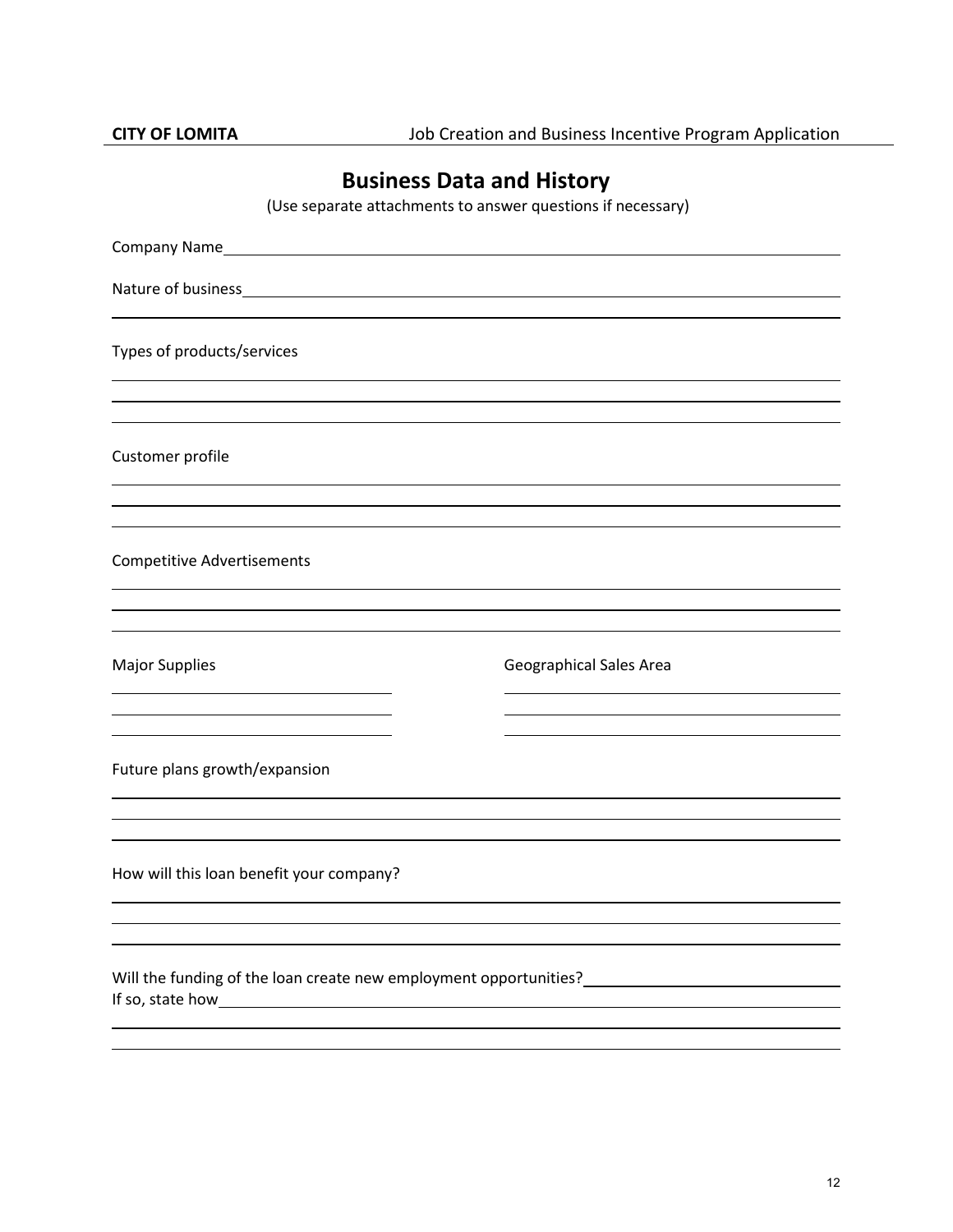# **Personal Resume (for Each Owner/Manager)**

|                                     | Name: Name and the second state of the second state of the second state of the second state of the second state of the second state of the second state of the second state of the second state of the second state of the sec |                                                                                                                                                                                              |
|-------------------------------------|--------------------------------------------------------------------------------------------------------------------------------------------------------------------------------------------------------------------------------|----------------------------------------------------------------------------------------------------------------------------------------------------------------------------------------------|
| <b>PERSONAL DATA:</b>               |                                                                                                                                                                                                                                |                                                                                                                                                                                              |
|                                     |                                                                                                                                                                                                                                |                                                                                                                                                                                              |
|                                     |                                                                                                                                                                                                                                |                                                                                                                                                                                              |
|                                     |                                                                                                                                                                                                                                |                                                                                                                                                                                              |
|                                     |                                                                                                                                                                                                                                | <b>EMPLOYMENT HISTORY:</b> (List Current or Last Employment First)<br><u>a sa mga salawang mga sangang ng mga sangang ng mga sangang ng mga sangang ng mga sangang ng mga sangang ng mga</u> |
|                                     |                                                                                                                                                                                                                                |                                                                                                                                                                                              |
|                                     |                                                                                                                                                                                                                                |                                                                                                                                                                                              |
|                                     |                                                                                                                                                                                                                                |                                                                                                                                                                                              |
|                                     |                                                                                                                                                                                                                                | ,我们也不会有什么。""我们的人,我们也不会有什么?""我们的人,我们也不会有什么?""我们的人,我们也不会有什么?""我们的人,我们也不会有什么?""我们的人                                                                                                             |
|                                     |                                                                                                                                                                                                                                |                                                                                                                                                                                              |
|                                     |                                                                                                                                                                                                                                |                                                                                                                                                                                              |
|                                     |                                                                                                                                                                                                                                |                                                                                                                                                                                              |
|                                     |                                                                                                                                                                                                                                |                                                                                                                                                                                              |
|                                     |                                                                                                                                                                                                                                |                                                                                                                                                                                              |
| <b>OTHER PERTINENT INFORMATION:</b> |                                                                                                                                                                                                                                |                                                                                                                                                                                              |